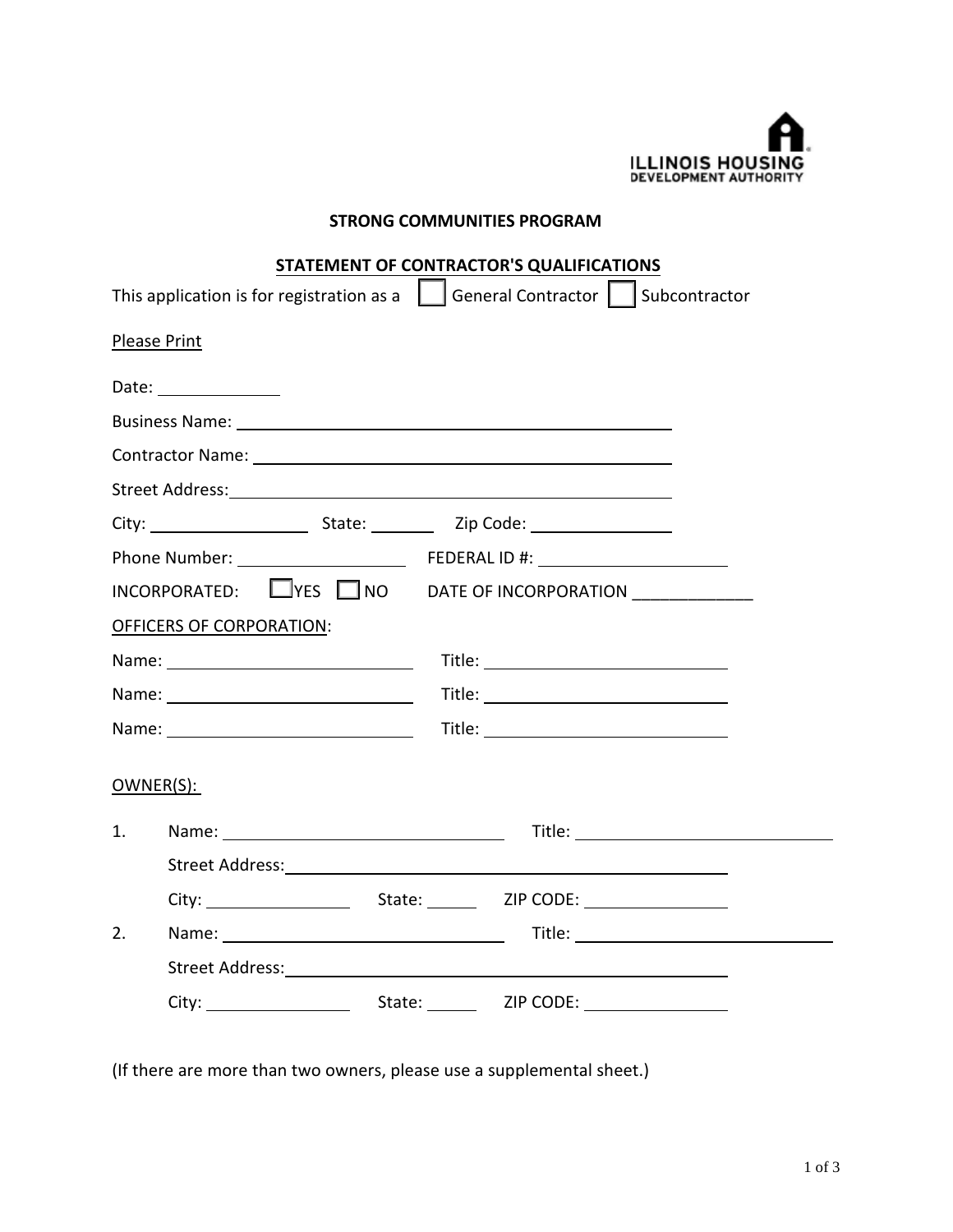## BUSINESS REFERENCES (preferably your current suppliers):

| 1. |                                                                 | Name: Name: Name: Name: Name: Name: Name: Name: Name: Name: Name: Name: Name: Name: Name: Name: Name: Name: Name: Name: Name: Name: Name: Name: Name: Name: Name: Name: Name: Name: Name: Name: Name: Name: Name: Name: Name: |
|----|-----------------------------------------------------------------|-------------------------------------------------------------------------------------------------------------------------------------------------------------------------------------------------------------------------------|
|    |                                                                 |                                                                                                                                                                                                                               |
|    |                                                                 |                                                                                                                                                                                                                               |
| 2. |                                                                 |                                                                                                                                                                                                                               |
|    |                                                                 |                                                                                                                                                                                                                               |
|    |                                                                 |                                                                                                                                                                                                                               |
| 3. |                                                                 |                                                                                                                                                                                                                               |
|    |                                                                 |                                                                                                                                                                                                                               |
|    |                                                                 |                                                                                                                                                                                                                               |
|    | WORK REFERENCES (List two projects completed in the last year): |                                                                                                                                                                                                                               |
| 1. |                                                                 | Owner: National Communication of Phone Number: National Phone Number:                                                                                                                                                         |
|    |                                                                 |                                                                                                                                                                                                                               |
|    |                                                                 |                                                                                                                                                                                                                               |
|    |                                                                 | Date Work Completed: ___________________ Price charged: _____________                                                                                                                                                         |
| 2. |                                                                 | Owner: Department of the Phone Number: Department of the Phone Number:<br>Street Address: No. 2014 12:00:00 12:00:00 12:00:00 12:00:00 12:00:00 12:00:00 12:00:00 12:00:00 12:00:00 12:0                                      |
|    |                                                                 |                                                                                                                                                                                                                               |
|    |                                                                 | Date Work Completed: _____________________ Price charged: _______________                                                                                                                                                     |

## INSURANCE REQUIREMENTS (Please attach evidence of the following types of required insurance)

**Workmen's Compensations and Employee's Liability** - Workmen's compensation of not less than the statutory amount and employer's liability of not less than \$100,000 per person

**Auto Insurance** - A minimum combined single limit of not less than \$500,000 for injuries, including accidental death, or damages caused by the contractor's vehicles on the site

**Comprehensive Public Liability** - Not less than \$500,000 for accidents or injuries for each occurrence, and not less than \$1,000,000 in the aggregate for the policy term